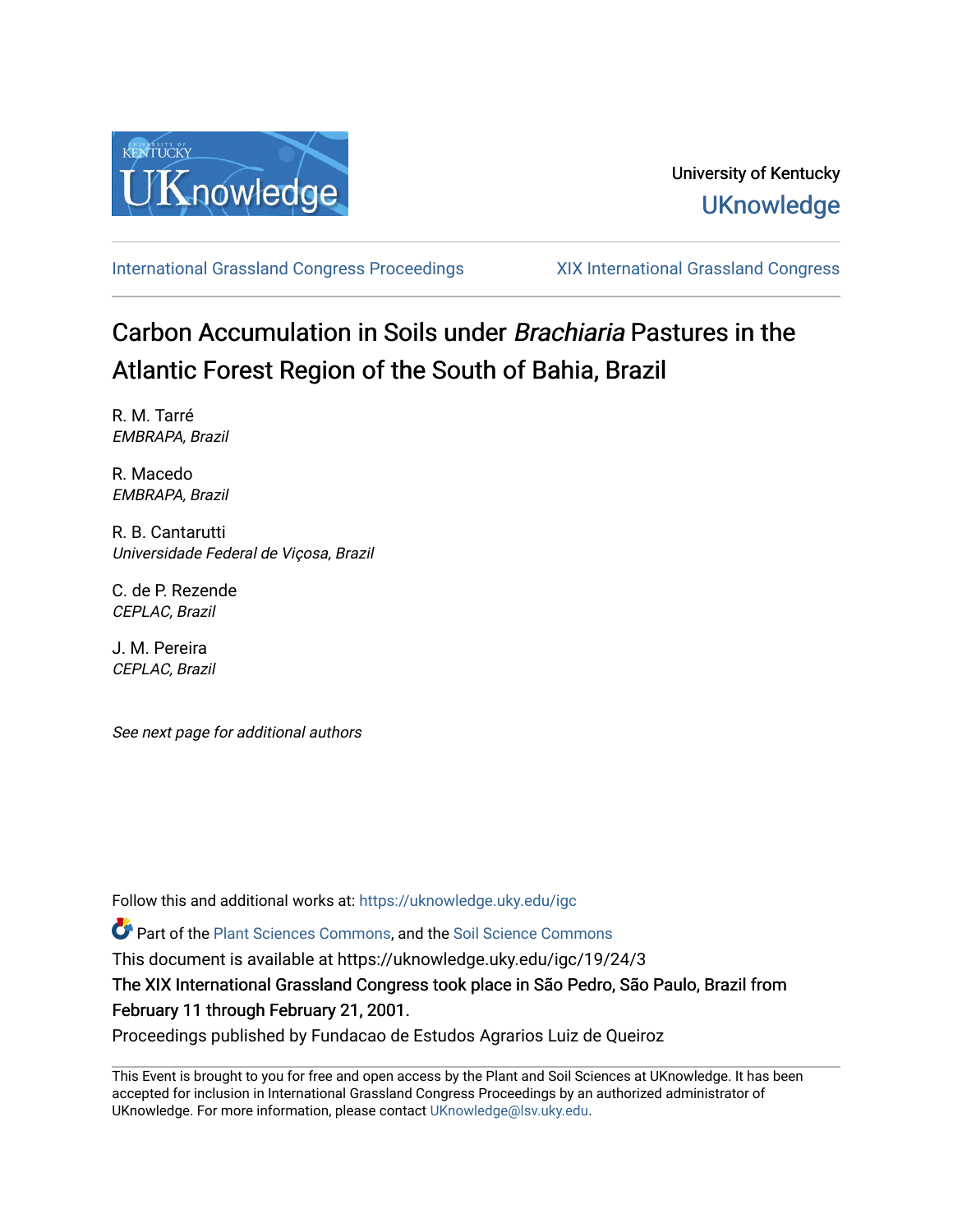## Presenter Information

R. M. Tarré, R. Macedo, R. B. Cantarutti, C. de P. Rezende, J. M. Pereira, E. Ferreira, B. J. R. Alves, S. Urquiaga, and R. M. Boddey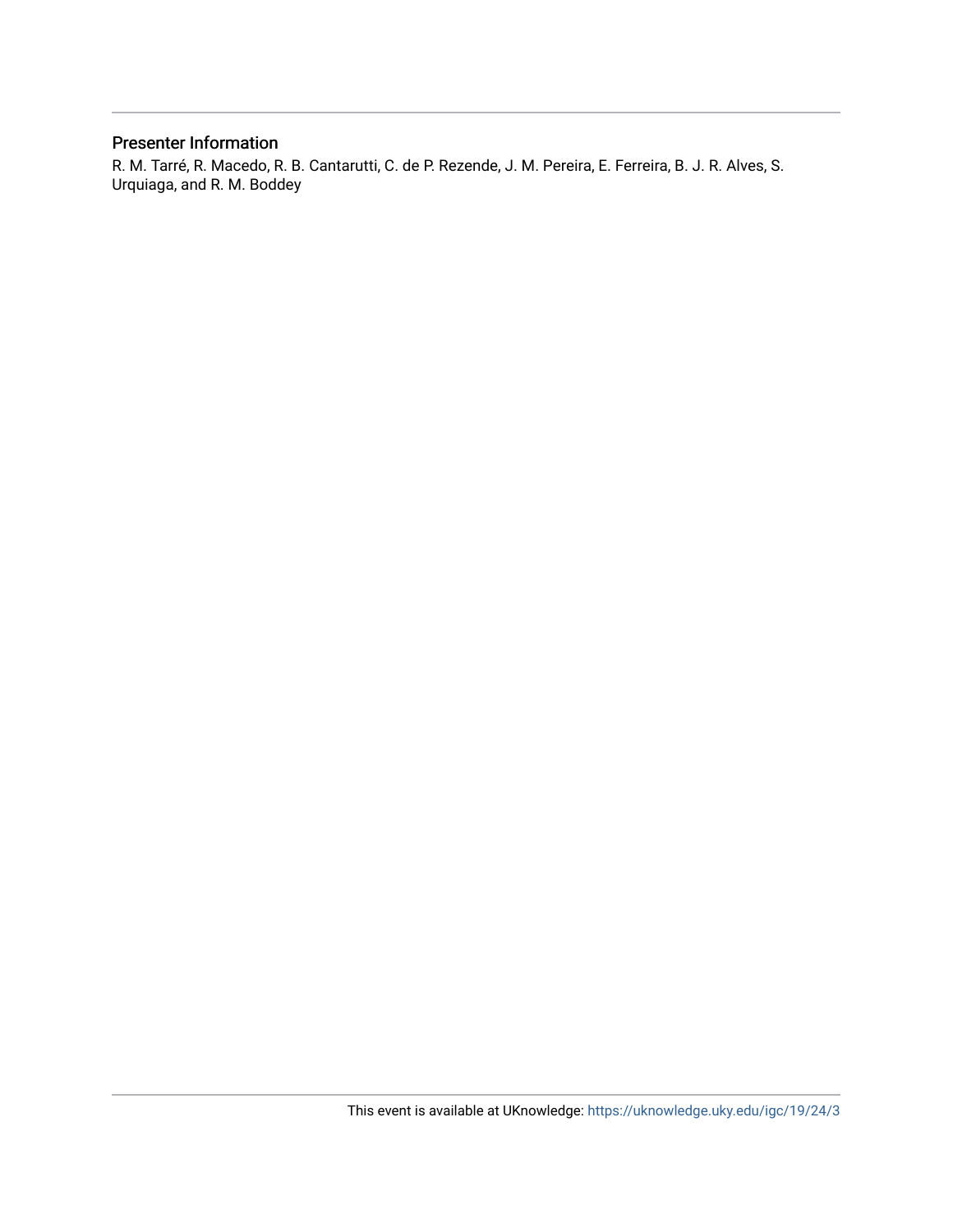# **CARBON ACCUMULATION IN SOILS UNDER** *BRACHIARIA* **PASTURES IN THE ATLANTIC FOREST REGION OF THE SOUTH OF BAHIA, BRAZIL**

R. M. Tarré<sup>1</sup>, R. Macedo<sup>1</sup>, R.B. Cantarutti<sup>2</sup>, C. de P. Rezende<sup>3</sup>, J.M. Pereira<sup>3</sup>, E. Ferreira<sup>1</sup>,

B.J.R. Alves<sup>1</sup>, S. Urquiaga<sup>1</sup> and R.M. Boddey<sup>1</sup>

<sup>1</sup>EMBRAPA-Agrobiologia, km 47, Seropédica, 23851-970, Rio de Janeiro

<sup>2</sup>Departamento de Solos, Universidade Federal de Viçosa, Viçosa, MG, 36571-000 3 (CEPLAC) Estação de Zootecnia do Extremo Sul da Bahia, km 757, BR 101, Itabela, BA, Brasil, 45922-000

#### **Abstract**

The objective of this study was to investigate the change in carbon stocks in soil following deforestation of the Atlantic forest in the South of Bahia State (Brazil) and replacement with productive pastures of *Brachiaria humidicola* either in monoculture or with the introduction of the forage legume *Desmodium ovalifolium.* Carbon stocks in the 0-30 cm layer were 44.5 Mg ha<sup>-1</sup> under the original forest and found to be approximately 42 Mg ha<sup>-1</sup> C 10 years later. At this time pastures of *B. humidicola* with or without the presence of *D. ovalifolium* were formed and grazed continuously for a further nine years until 1997. To 30 cm depth, C stocks increased during this time to  $49.3 \text{ Mg} \text{ ha}^{-1}$  in the grass-only pasture and 52.4 Mg ha<sup>-1</sup> in the mixed pasture which suggests that the presence of the legume enhanced C accumulation under the *Brachiaria* pastures. Analysis of the <sup>13</sup>C abundance of samples taken to 100 cm depth in 1997 revealed that there was significant accumulation of organic matter derived from the *Brachiaria* to a depth of 50 cm in the soil and this material was of high C:N ratio (22-27).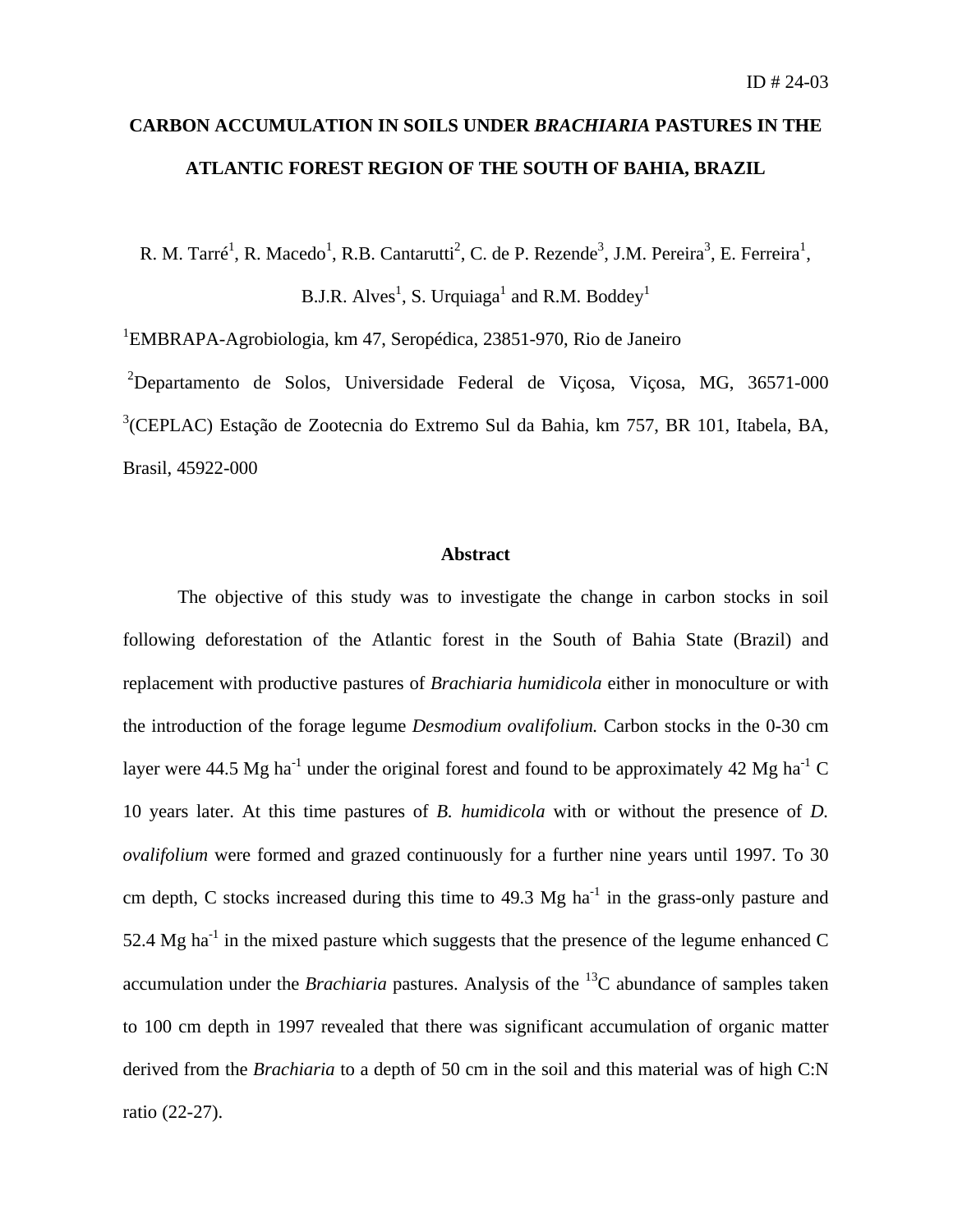**Keywords:** Tropical forest, *Brachiaria humidicola, Desmodium ovalifolium,* Pastures, Soil carbon accumulation, Soil organic matter

#### **Introduction**

Along the Atlantic coastal region of Brazil from Rio de Janeiro, north to the State of Rio Grande do Norte, at least 20 Mha of Atlantic forest has been replaced by pastures of *Brachiaria*. Several studies in the Amazon region have shown that deforestation initially causes a decrease in soil organic matter (SOM) levels but if *Panicum* or *Brachiaria* pastures are established and maintained in a productive state, after some years SOM levels increase and eventually often surpass the levels originally under the forest (Neill et al., 1997). However, similar studies do not appear to have been performed in the Atlantic forest region.

In this study analyses of total C and  $^{13}$ C isotope abundance of the SOM were utilised to investigate the changes in soil C stocks under both grass-only *B. humidicola* and mixed *B. humidicola*/*Desmodium ovalifolium* pastures established in the Atlantic forest region of the south of Bahia State and grazed continuously for 9 years by beef cattle at 3 different stocking rates.

#### **Material and Methods**

1. Site: Estação de Zootecnia do Extremo Sul da Bahia (CEPLAC), Itabela, Bahia. (16<sup>o</sup>39'S, 39<sup>o</sup>30'W). Soil: Typic Paleudult (0-20 cm: pH 5.5; Ca<sup>2</sup> 2.2; Mg<sup>2+</sup> 0.2; K<sup>+</sup> 0.1; Al<sup>3+</sup> 0.1 cmol<sub>c</sub>/kg); P (Mehlich-1) 2.0 mg/kg. Climate: Humid tropical (Annual rainfall 1300 mm, Mean monthly temperatures range from 19 to 29<sup>o</sup>C).

2. Grazing experiment: Experiment was planted in 1987 in an area originally deforested in nearly 1977, and was grazed continuously from 1988 to 1996. *B. humidicola* in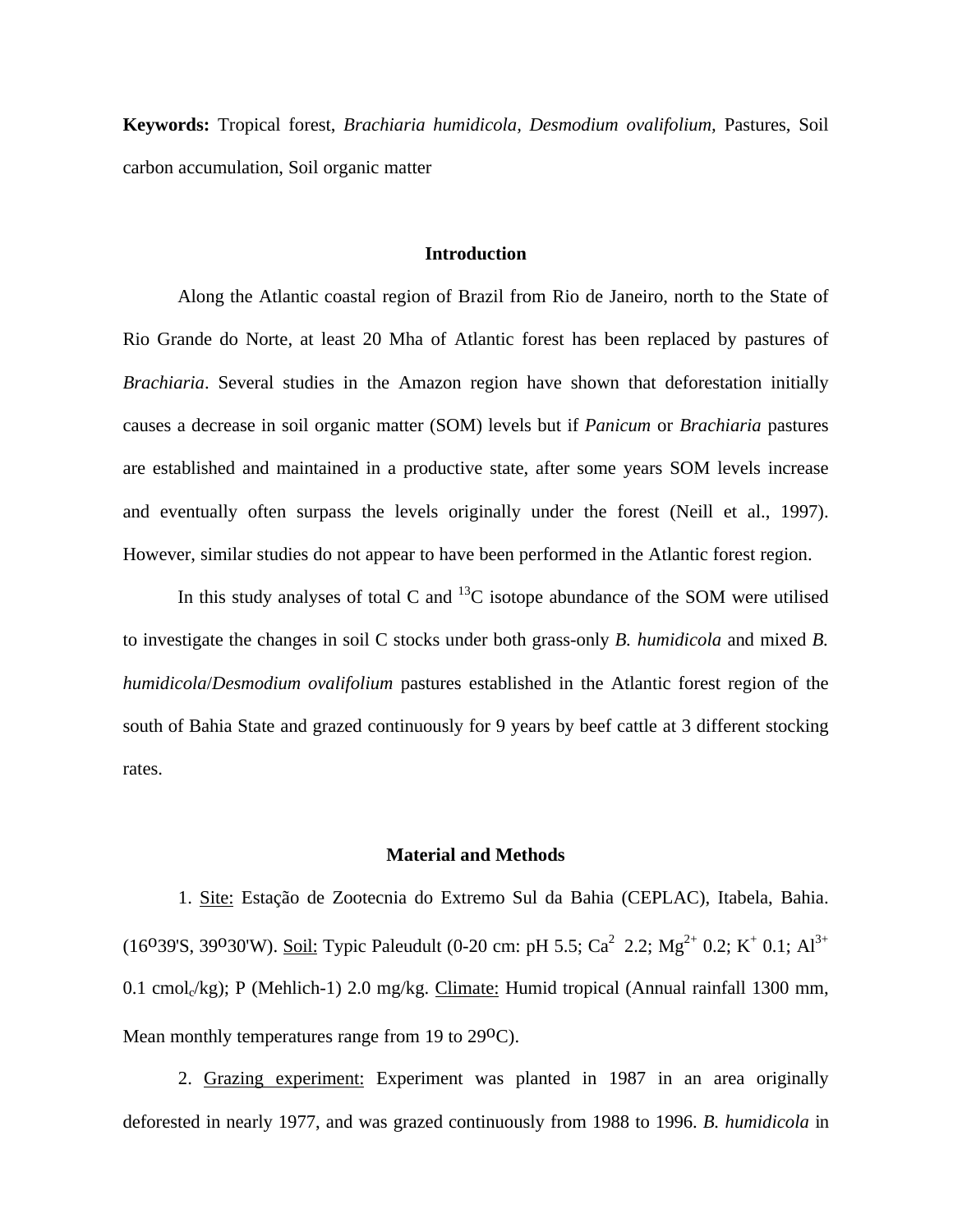monoculture (BH) and mixed *B. humidicola/D. ovalifolium* (BHDO), each under the stocking rates of 2, 3 and 4 animals/ha with 3 replicates were arranged in a completely randomized design. Three crossbred Zebu-Brahman steers were introduced into paddock of 1.5, 1.0 or 0.75 ha for respective three stocking rates. More details of this study were given in Rezende et al. (1999).

3. Fertilisation: At sow (1987): 12.5 kg ha<sup>-1</sup> K (potassium chloride) and 22 kg ha<sup>-1</sup> P (single superphosphate). Maintenance: 6 kg ha<sup>-1</sup> K and 11 kg ha<sup>-1</sup> P applied every 1 to 2 years.

4. Sampling: In 1988 composite soil samples (20 sub-samples) were taken from each paddock at 5 cm layers to 25 cm depth. This sampling was repeated in 1994 at 0-5, 5-10 and 10-30 cm depth layers. Finally in February 1997, composite soil samples were taken from 0- 5, 5-10, 10-15, 15-20, 20-30, 30-40, 40-50, 50-60, 60-80 and 80-100 cm depth layers. Composite samples (4 sub-samples) were taken from three profiles (50 m apart) in the neighbouring forest at the same depth for chemical analyses and bulk density measurements.

5. Analyses: All soil samples were sieved to 4 mm to remove roots and other debris and ground to <100 mesh using a roller mill. Total C was determined on 200-250 mg aliquots using a Leco Model CHN 600. Total N content was determined on 1 g aliquots using semimicro Kjeldahl digestion followed by steam distillation using an automatic titration/distillation unit (Tecator Kjeltec model 3100, Höganäs, Sweden) as described by Urquiaga et al. (1992). The  $^{13}$ C isotopic abundance of the soil samples were determined on nearly 20 mg aliquots using a continuous-flow isotope-ratio mass spectrometer (Finnigan DeltaPlus mass spectrometer coupled to the output of a Carlo Erba EA 1108 total C and N analyser – Finnigan MAT, Bremen, Germany).

The proportions of soil organic C derived from the forest vegetation  $(fC_{\text{For}})$  and from the *Brachiaria* ( $fC_{\text{Br}}$ ) in each layer were estimated from the <sup>13</sup>C abundance of the soil samples  $(\%^{\circ}_{\text{opp}})$  from the following equation: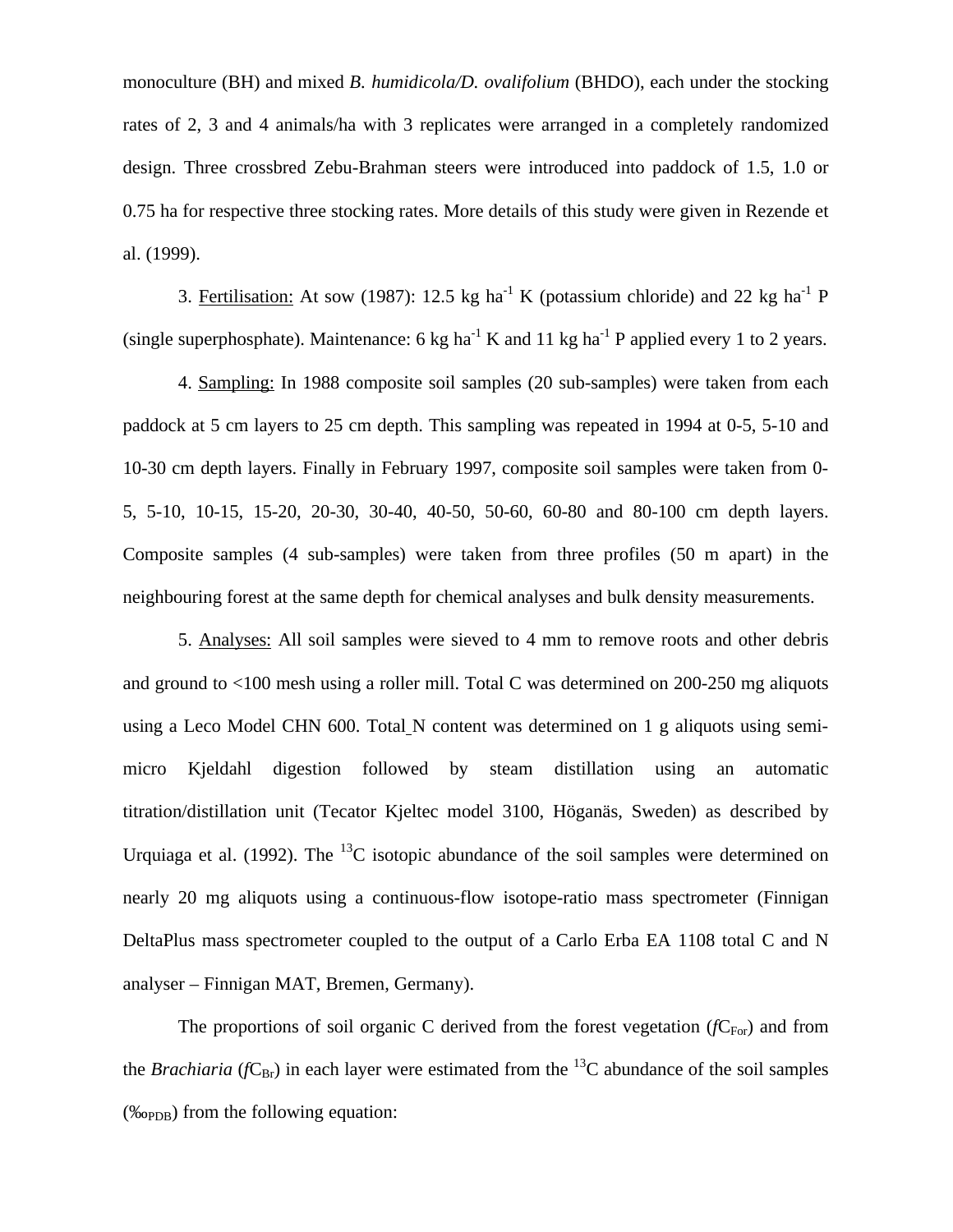*f*CFor = (δ <sup>13</sup>CPast - δ <sup>13</sup>CBr)/(δ <sup>13</sup>CFor - δ <sup>13</sup>CBr) ..... ...........Eqn. 1

where  $\delta^{13}C_{\text{Fast}}$  and  $\delta^{13}C_{\text{For}}$  are the  $^{13}C$  abundance of the same layer of soil under the pasture and forest, respectively and  $\delta^{13}C_{\text{Br}}$  is the <sup>13</sup>C abundance of *B. humidicola* litter.

### **Results and Discussion**

Soil C and N content under the pastures was not significantly affected either by stocking rate or its interaction with pasture type. Shortly after establishment of the pastures in 1988, the soil C stock (0-30 cm) under the grass-only and mixed pastures were estimated to be 43.7 and 41.8 Mg ha<sup>-1</sup>, respectively and marginally lower than that under the neighbouring forest (44.5 Mg ha<sup>-1</sup>). After six years of grazing (1994) the C stocks showed an significant  $(P<0.05)$  increase to 47.2 and 49.8 Mg ha<sup>-1</sup>, although, as soil bulk density was not estimated at these first two samplings, the increase may have been partly caused by soil compaction owing to cattle treading. A further three years of grazing (1997) showed further non-significant increases in soil C stocks to 49.3 Mg C ha<sup>-1</sup> in the grass-only pasture and 52.4 Mg ha<sup>-1</sup> in the mixed pasture which suggests that the presence of the legume enhanced C accumulation under the *Brachiaria* pastures.

The proportions of soil C in each layer calculated from the  $^{13}$ C data showed that under the grass-only pasture approximately 37 % of C derived from the forest vegetation in the 0-5 cm layer was lost since the original deforestation in nearly 1977 (Fig. 1). The losses of forest derived C from the 5-10 and 10-30 cm layers in the same period were 19.5 and 13 %, respectively. After the establishment of productive, well-managed pastures in 1987/8, the C derived from the *Brachiaria* replaced the lost forest-derived C and in 1997 the soil C stock (0- 30 cm) was significantly higher than in 1988, and showed continuing trend to increase. At the final sampling of the experiment in 1997 in the 0-100 cm layer of soil under the mixed grasslegume pasture the C stock (97.2 Mg ha<sup>-1</sup>) was higher (P < 0,095) than in the grass-only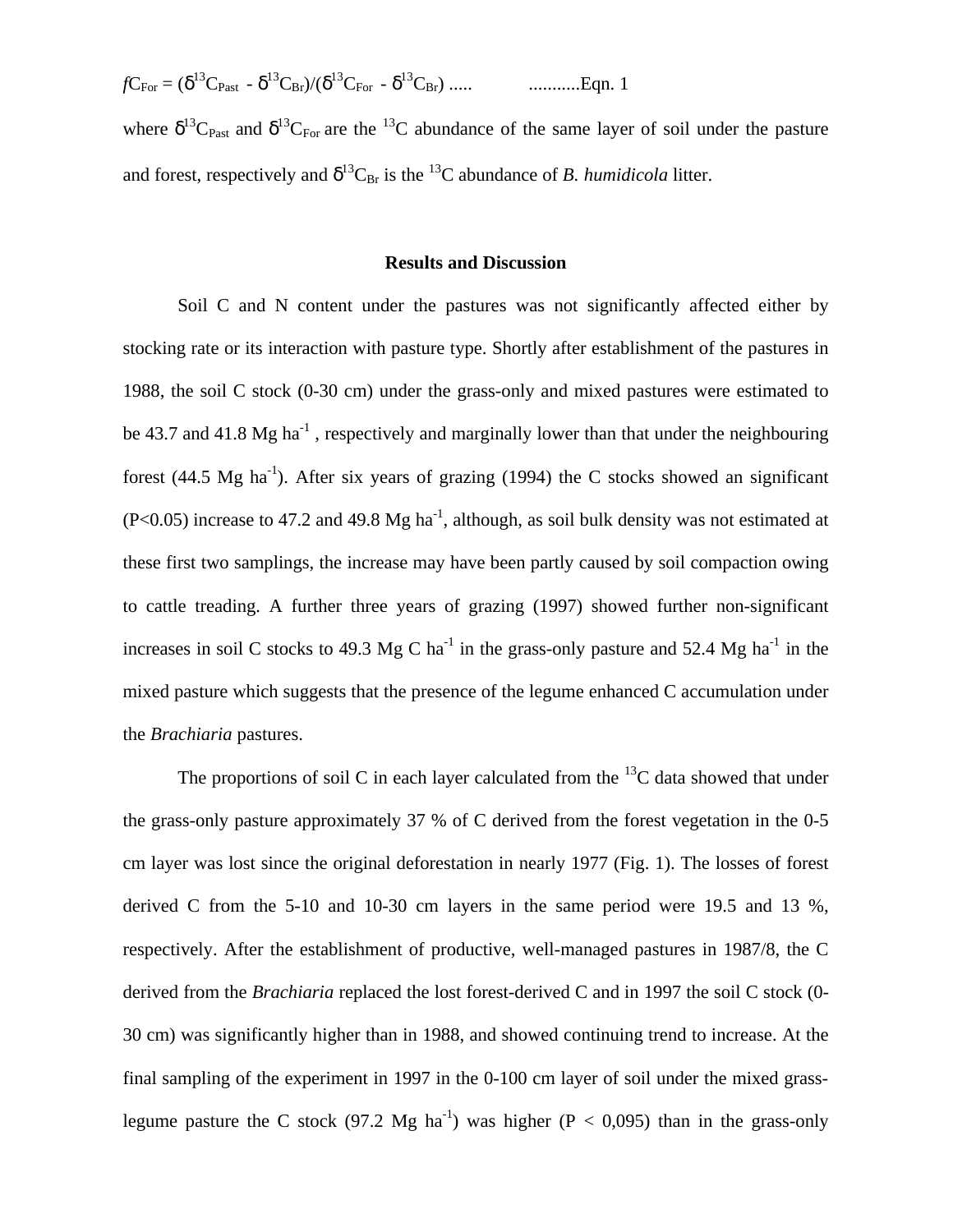pasture (92.2 Mg ha-1. The <sup>13</sup>C data indicated that there was no significant input of *Brachiaria* residues below 60 cm depth (Fig 2). Because of the significant proportion of *Brachiaria*derived C in the top 30 cm of the soil in the grass-only pasture it was possible to calculate the C:N ratio of the organic matter derived from the *Brachiaria*, and this was found to be between 22 and 27.

The results of this study in the Atlantic forest region of the south of Bahia confirm those of most similar studies conducted in the Amazon, that after deforestation soil carbon stocks in the 0-30 cm layer are reduced. After 9 years of establishment of well-managed *B. humidicola* pastures at this site C stocks showed and increase to above that of the original forest and this appeared to be due to the high C:N ratio of the *Brachiaria*-derived organic matter. The incorporation of a legume into the pasture further stimulated C accumulation.

#### **References**

**Neill, C., Melillo J., Steudler P.A., Cerri C.C., Moraes J.F.L., Piccolo M.C. and Brito M.** (1997). Soil carbon and nitrogen stocks following forest clearing for pasture in the southwestern Brazilian amazon. Ecol. Applic*.* **7:** 1216-1225.

**Rezende, C. de P., Cantarutti R.B., Braga J.M., Gomide J.A., Pereira J.M., Ferreira E., Tarré R.M., Macedo R.O., Alves B.J.R., Urquiaga S., Cadisch G., Giller K.E. and Boddey R.M.** (1999). Litter deposition and disappearance in Brachiaria pastures in the Atlantic region of the South of Bahia, Brazil. Nutr. Cycl. Agroecosyst. **54:** 99-112.

**Urquiaga, S., Cruz K.H.S. and Boddey R.M.** (1992) Contribution of nitrogen fixation to sugar cane - Nitrogen-15 and nitrogen-balance estimates. Soil Sci. Soc. Am. J. **56:** 105-114.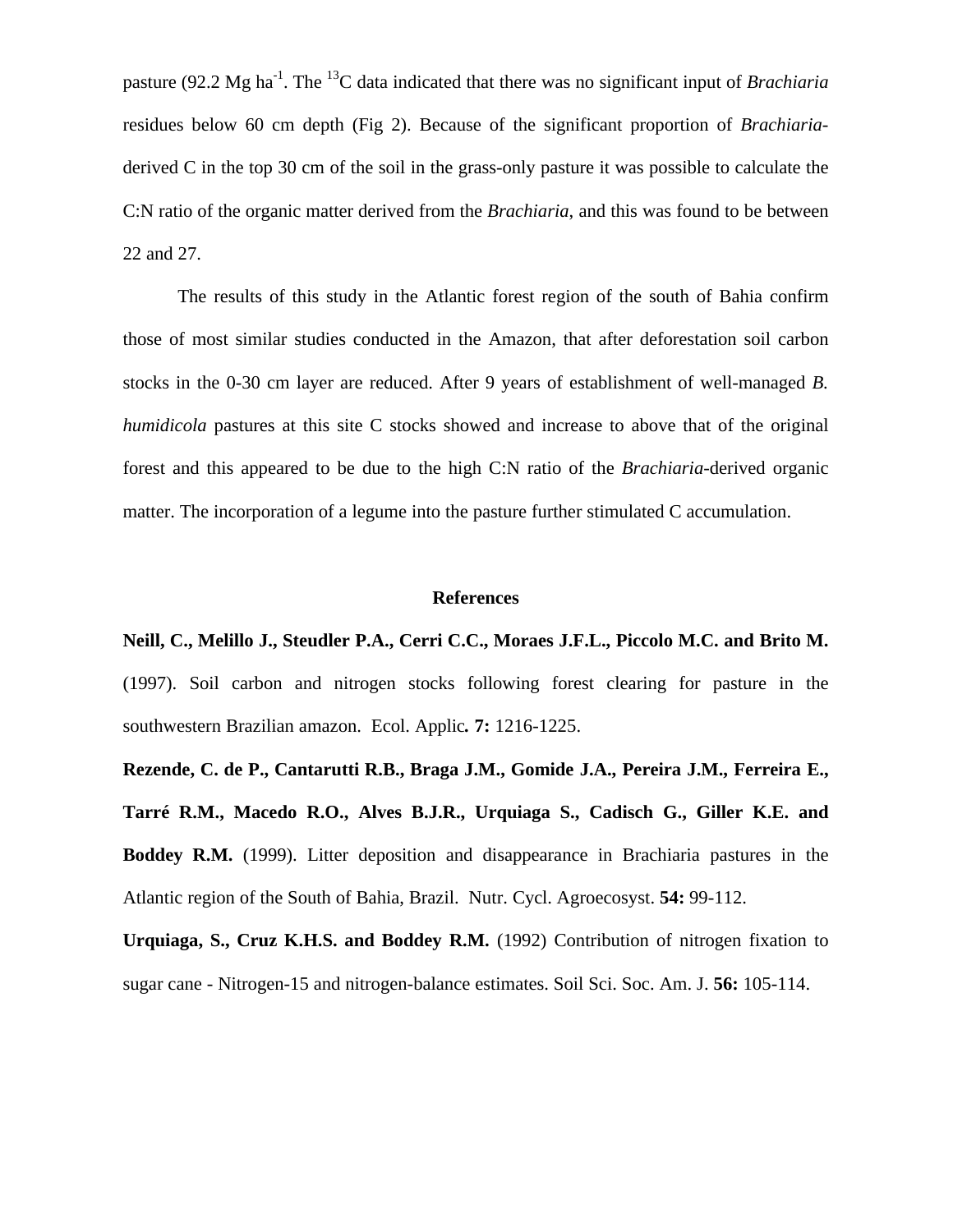

**Figure 1 -** Soil carbon content (0-30 cm) under *B. humidicola* (grass-only) and mixed *B. humidicola*/ *D. ovalifolium* (grass/legume) pastures at the establishment (1988) and during grazing period (1994 and 1997)